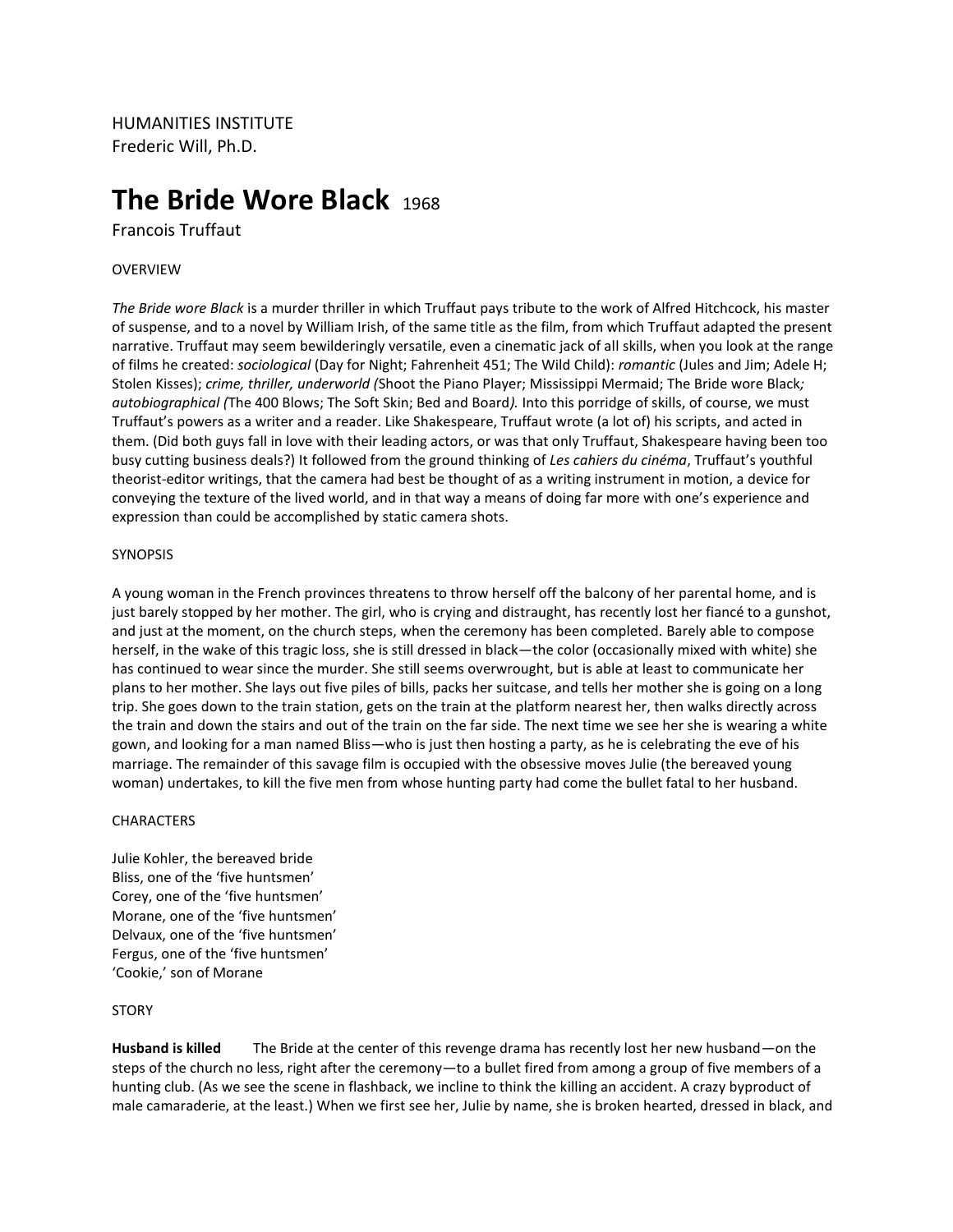weeping. Her mother has to restrain her, from jumping off the balcony of her house. After a while we see that Julie has recovered somewhat; she packs her bags, which include five separate packets of five hundred dollar bills, and informs her mother that she is going on a long trip. Then she goes down to the train station, enters the train at the platform, but exits by the opposite stairs, with her baggage, and for a while disappears.

**Bliss** When next we see her she has changed her outfit and her hair, and is looking for what will be her first victim, Bliss. An attractive ladies man, Bliss is charmed by Julie—at least until she tells him her name, and pushes him off the balcony of his house, to his death.

**Coral** Her second victim is Coral, whom Julie joins for a date, then later returning with him to his house, where she gives him a drink of arak, laced with the syringe of poison she has brought with her. He dies in agony, begging her to believe that what had happened with the shooting was a pure accident.

**Moraine** The third victim of revenge is Morane, a would-be politician. Julie follows Morane's wife and young son home, then rids herself of the wife, by showing her a fake telegram; *your mother is ill, hurry to see her*! When Morane gets home he is given the explanation, and agrees to Julie's offer to help prepare a supper for the small child, Cookie. In the course of playing with the child, Julie coaxes Dad to play along too: she traps him in a small utilities cabinet, under the stairs, slams the door on it, seals the door tightly and leaves Morane to suffocate.

**Delvaux** Another flashback illuminates victim four. This time we are able to know the de facto culprit, in the killing of Julie's husband. (We are also learning that the fatal shot was in fact accidental, in the sense that the irresponsible guys were simply horsing around. It could have been anyone of the huntsmen.) Before Julie has had a chance to kill Delvaux, he has been arrested by the cops, and she will have to wait for a final assault on him, at the end of the film.

**Fergus** Julie's final victim, in the course of her work, is Fergus, an artist specializing in female nudes. Julie models for him, in the guise of the huntress goddess Diana, which gives her the perfect opportunity to shoot him dead with her arrow.

**Prison** At Fergus' funeral she is herself caught by the police and arrested. As a prisoner in the women's wing of the central prison, she is charged with delivering meals to the prisoners, and while serving Delvaux, the original shooter, she disappears from our and the camera's sight. A heavy fatal scream is heard, as Julie completes her vengeance list.

## THEMES

*Vengeance.* It seems integral to Julie's mindset that she should avenge herself on all those who belonged to the huntsman's group. Julie is working below the level of hatred. Her desire for vengeance is deeper than scorn or even loathing. Her very existence is postulated on the eradication of five vile beings. From a juridical standpoint, there was only one killer of Julie's husband, but in fact it was the result of. group horsing around folly. From Julie's standpoint, it was clearly a collective murder. She simply had the good luck to be able to kill Delvaux last.

*Trauma.* The wound inflicted on Julie, by the murder of her husband, cuts a swathe of pain through the nervous system, and cannot be assuaged by any vengeance. Julie cancels out the five huntsmen with her own life. None of them exist after the vicious mathematical null the film's events portray.

*Weapons.* The theme of reckless weaponry, and of the reckless weapon, spreads like a bloodstain through the entire film. The controversial adage that weapons do not kill people, but people with weapons kill people, is laid out for close inspection in this film. Had weapons not been available, of course, nothing like the private huntsman club would even have existed.